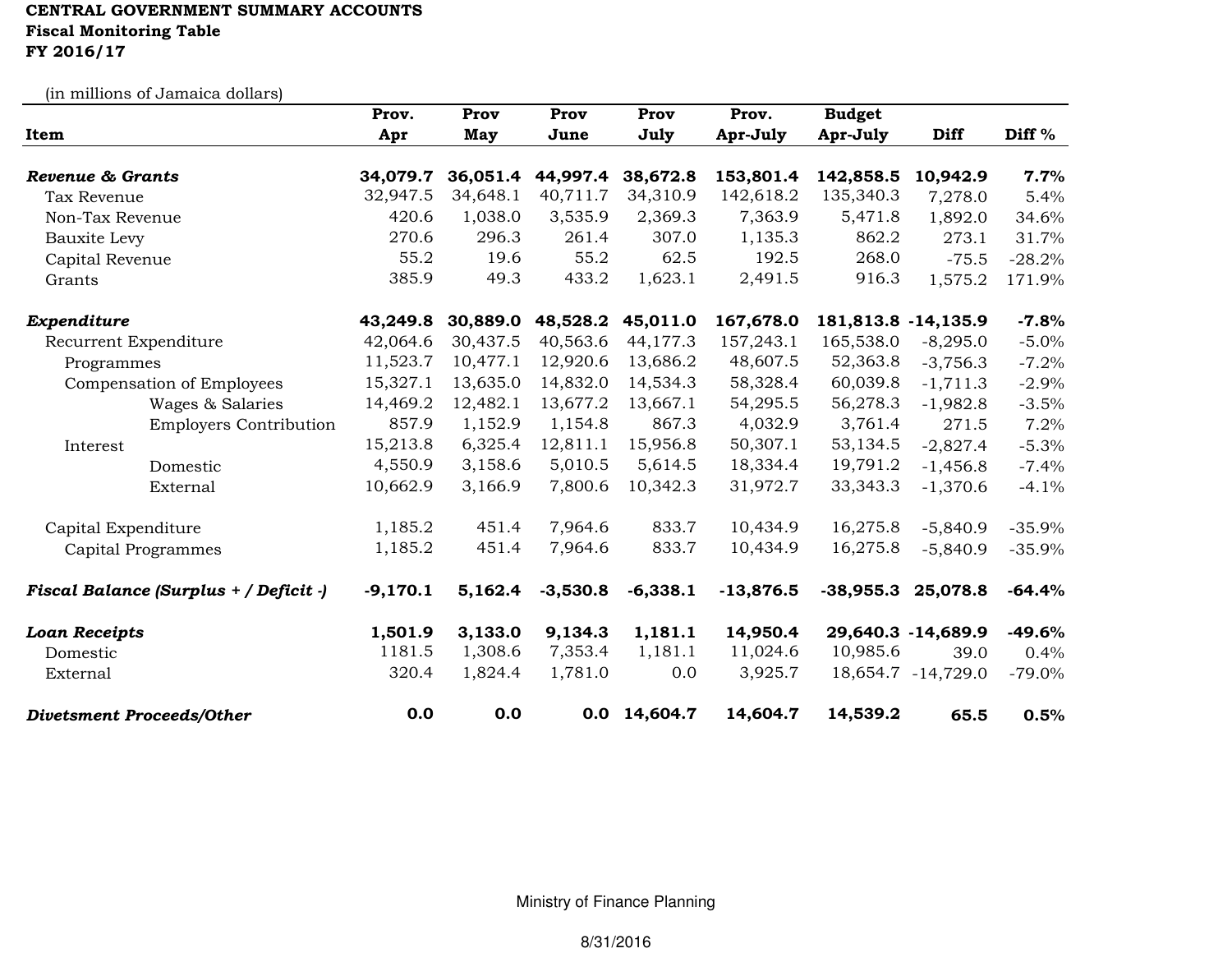| Amortization                                                     | 5074.1 | 6.639.6          | 6.428.5 | 5.066.3            | 23,208.5 | 24,407.2               | $-1.198.7$               | -4.9%     |
|------------------------------------------------------------------|--------|------------------|---------|--------------------|----------|------------------------|--------------------------|-----------|
| Domestic                                                         | 1181.1 | 1.180.7          | 1,529.9 | 1.132.5            | 5.024.2  | 6.248.2                | $-1.224.0$               | $-19.6\%$ |
| External                                                         | 3893.0 | 5.459.0          | 4.898.5 | 3.933.8            | 18,184.2 | 18,159.0               | 25.2                     | $0.1\%$   |
| Overall Balance (Surplus $+$ / Deficit $-$ ) $-12,742.2$ 1,655.8 |        |                  |         | $-824.9$ $4,381.4$ | -7.529.9 | $-19,183.0$ $11,653.1$ |                          | -60.7%    |
| Primary Balance (Surplus + / Deficit -)                          |        | 6,043.7 11,487.9 | 9,280.3 | 9,618.7            | 36.430.6 |                        | 14,179.2 22,251.4 156.9% |           |

## DETAILS OF REVENUE

FY 2016/17

(in millions of Jamaica dollars)

|                    | Prov.    | Prov     | Prov                       | Prov              | Prov.     | <b>Budget</b>      |               |                   |
|--------------------|----------|----------|----------------------------|-------------------|-----------|--------------------|---------------|-------------------|
| Item               | Apr      | May      | June                       | July              | Apr-July  | Apr-July           | Diff          | Diff <sup>%</sup> |
| Revenue & Grants   | 34.079.7 |          | 36,051.4 44,997.4 38,672.8 |                   | 153,801.4 | 142,858.5 10,942.9 |               | 7.7%              |
| Tax Revenue        | 32,947.5 | 34,648.1 |                            | 40,711.7 34,310.9 | 142,618.2 | 135,340.3          | 7,278.0       | 5.4%              |
| Income and profits | 7,462.3  | 8,314.2  | 14,154.7                   | 8,768.0           | 38,699.2  | 35,250.1           | 3,449.1       | 9.8%              |
| Bauxite/alumina    | 0.0      | 0.0      | 0.0                        | 0.0               | 0.0       | 0.0                | $0.0^{\circ}$ | $0.0\%$           |
| Other companies    | 936.261  | 524.8    | 6948.6                     | 1246.1            | 9,655.7   | 8201.4             | 1,454.3       | 17.7%             |
| PAYE               | 6,170.4  | 6542.0   | 6279.6                     | 5866.8            | 24,858.8  | 22466.2            | 2,392.6       | 10.6%             |
| Tax on dividend    | 95.4     | 27.4     | 246.4                      | 57.1              | 426.3     | 397.2              | 29.1          | 7.3%              |
| Other individuals  | 215.4    | 321.9    | 367.0                      | 165.4             | 1,069.6   | 951.9              | 117.8         | 12.4%             |
| Tax on interest    | 44.8     | 898.1    | 313.1                      | 1432.6            | 2,688.7   | 3233.3             | $-544.6$      | $-16.8\%$         |